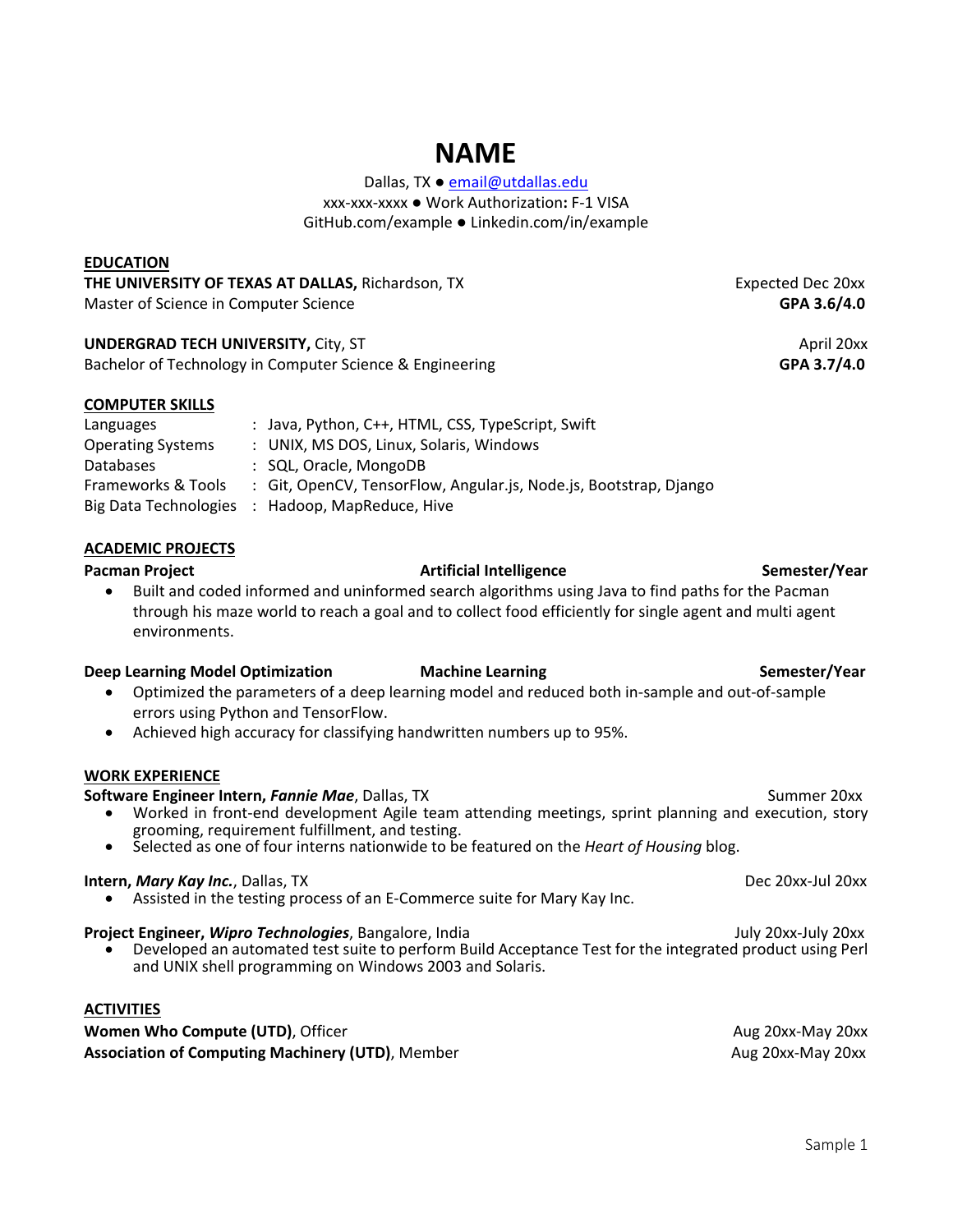Student Name<br>
example@utdallas.edu<br>
example@utdallas.edu<br>
example@utdallas.edu LinkedIn.com/in/example xxx-xxx-xxxx F1 Visa

### **EDUCATION The University of Texas at Dallas**, Richardson, TX May 20xx<br>B.S. in Electrical Engineering May 20xx<br>GPA: 3.5/4.0 B.S. in Electrical Engineering • NSF Research Experiences of Undergraduates Scholarship Recipient, 20xx • Academic Excellence Scholarship Recipient, 20xx **TECHNICAL** Applications: LogicWorks, MATLAB, Xilinx, PSpice, NI LabVIEW, MS Visio<br>**SKILLS** Programming Languages: C++. Java. Python Programming Languages: C++, Java, Python Operating Systems: Linux, Mac OSX, Windows XP, Windows 8 **RELEVANT** Digital Systems **Electric Network Analysis & Lab COURSES** Advanced Engineering Math **Electric Devices & Lab**<br>
Digital Circuits & Lab Signals and Systems & Signals and Systems & Lab<br>Senior Design I RF Circuit Design Principles **TECHNICAL** Acoustic Chip Texture Analyzer Team Project, Course Title Spring 20xx<br>**PROJECTS** Designed and built a lab-ready device that can quickly assess chip texture using typical breaking Designed and built a lab-ready device that can quickly assess chip texture using typical breaking force data and measurement of the acoustic signal. Personal primary responsibilities included research and selection of electronic components and audio signal processing. **Circuit Design**, Course Title **Spring 20xx** Translated set of design specifications using Logic Works into a functional circuit schematic. **Robot Design**, Course Title **Fall 20xx** Built and coded robots using Java and NTX testing software to perform various functions specified by professor. **Wireless Comm**, Personal Project **Summer 20xx** Summer 20xx LabVIEW Simulation of a Simplified LTE OFDM. Simulate a 4G wireless communication system using LabVIEW and obtain BER plots. **WORK RF Engineering Intern**, **Employer**, City, ST Timeline **EXPERIENCE** Created RNDCIQ for scripting teams and work with plumbing diagrams of UMTS hardware. Developed and modified various tools and Macros to increase efficiency of Optimization Teams and track site readiness. Utilized MapInfo and MCOM to add/delete neighbors and perform site audits as part of pre-launch optimization. **Sales Associate, Employer, Location Superversion Spring 20xx - Fall 20xx** Responsible for maintaining outstanding service to each customer by providing a friendly environment. Maintained solid product knowledge and all other aspects of customer service. **ACTIVITIES** Society of Hispanic Professional Engineers (UTD), Member The Timeline<br>Institute of Electrical and Electronics Engineers (UTD), Officer Institute of Electrical and Electronics Engineers (UTD), Officer